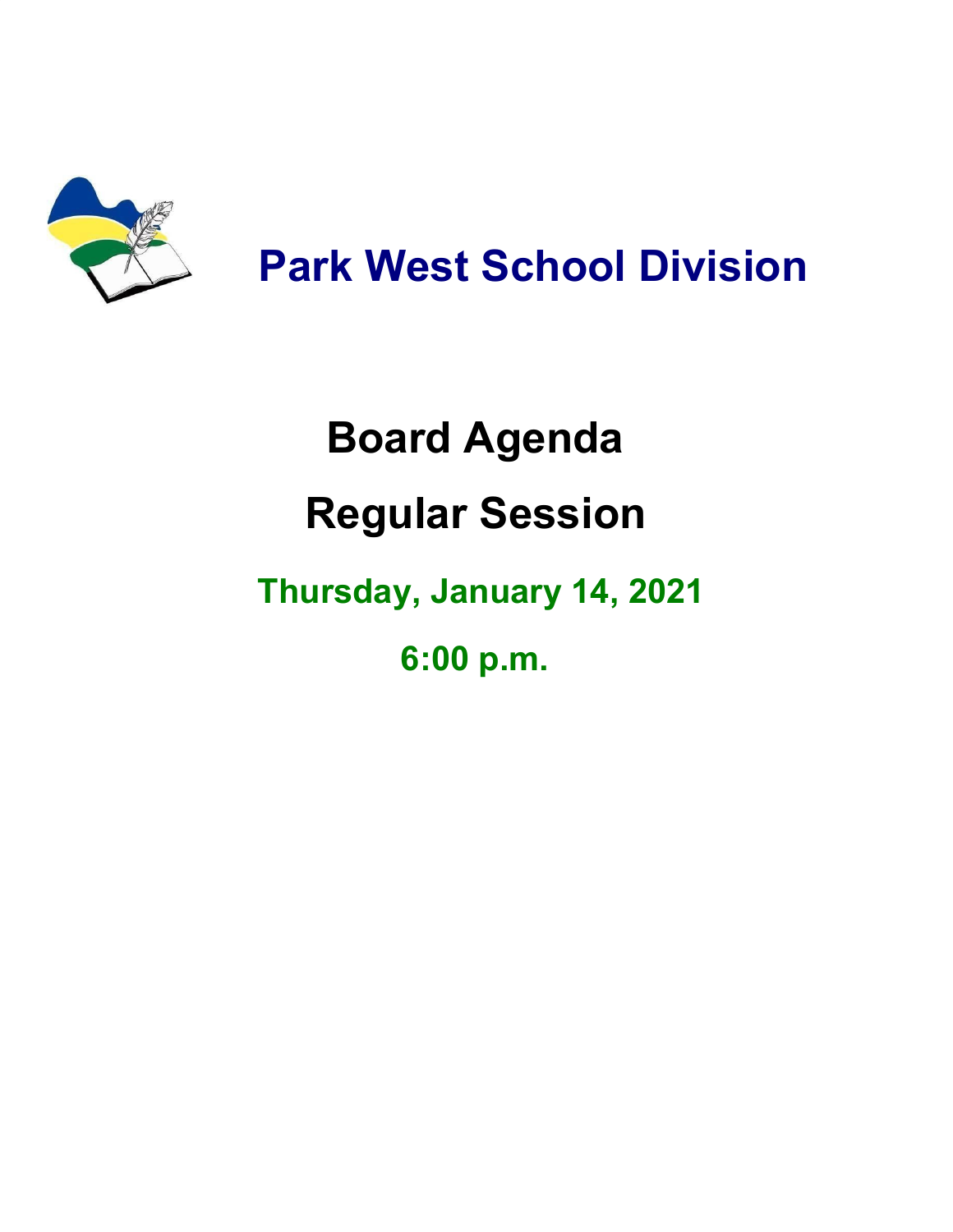#### **1. Call to Order/Greetings and Acknowledgement**

Park West School Division recognizes our history as an organization and as settlers to these Lands on Treaty 2 and Treaty 4, the original lands of the Anishinaabe, Cree, Oji-Cree, Dakota, and Dene peoples, and on the homeland of the Metis Nation.Park West School Division respects the Treaties that were made on these territories, we acknowledge the harms and the mistakes of the past, and we dedicate ourselves to move forward in partnership with Indigenous communities, in the spirit of reconciliation and collaboration.

#### **2. Appoint Opening for Next Meeting and Opening of Meeting**

a) Lisa Makwebak

#### **3. Addition to and Adoption of Agenda**

#### **4. Delegations:**

- a) Technology update
- **5. Approval of Minutes of Previous Meeting(s)** a) Minutes of the December 10 Meeting (attached)
- **6. Unfinished Business Arising Out of Minutes**
- **7. Board Education and Vision**
- **8. Information from Trustees**
	- a) Chair/Vice Chair Report

#### **9. Senior Administration Report**

- a) Superintendent/CEO **[Report](https://drive.google.com/file/d/1g5FyZS1Sie_60GN-XP0hiW-w_a26-CHs/view?usp=sharing)**
- b) Secretary-Treasurer [Report](https://drive.google.com/file/d/1MuHDnx3ZvaSn953PQZzgs1uwqr0r2_Bl/view?usp=sharing)
- **10. Other Reports**
- **11. New Business**
- **12. Questions of Clarification or Comments Regarding the Current Meeting from the Public**
- **13. Correspondence/PD Opportunities** a) Letter from RM of Russell
- **14. In-Camera**
- **15. Motions from In-Camera** (as needed)

#### **16. Date(s) of Future Meeting(s)**

- a) Regular Board Meeting February 11, 2021
- b) MSBA Convention 2021(Virtual) March 19, 2021
- **17. Adjournment**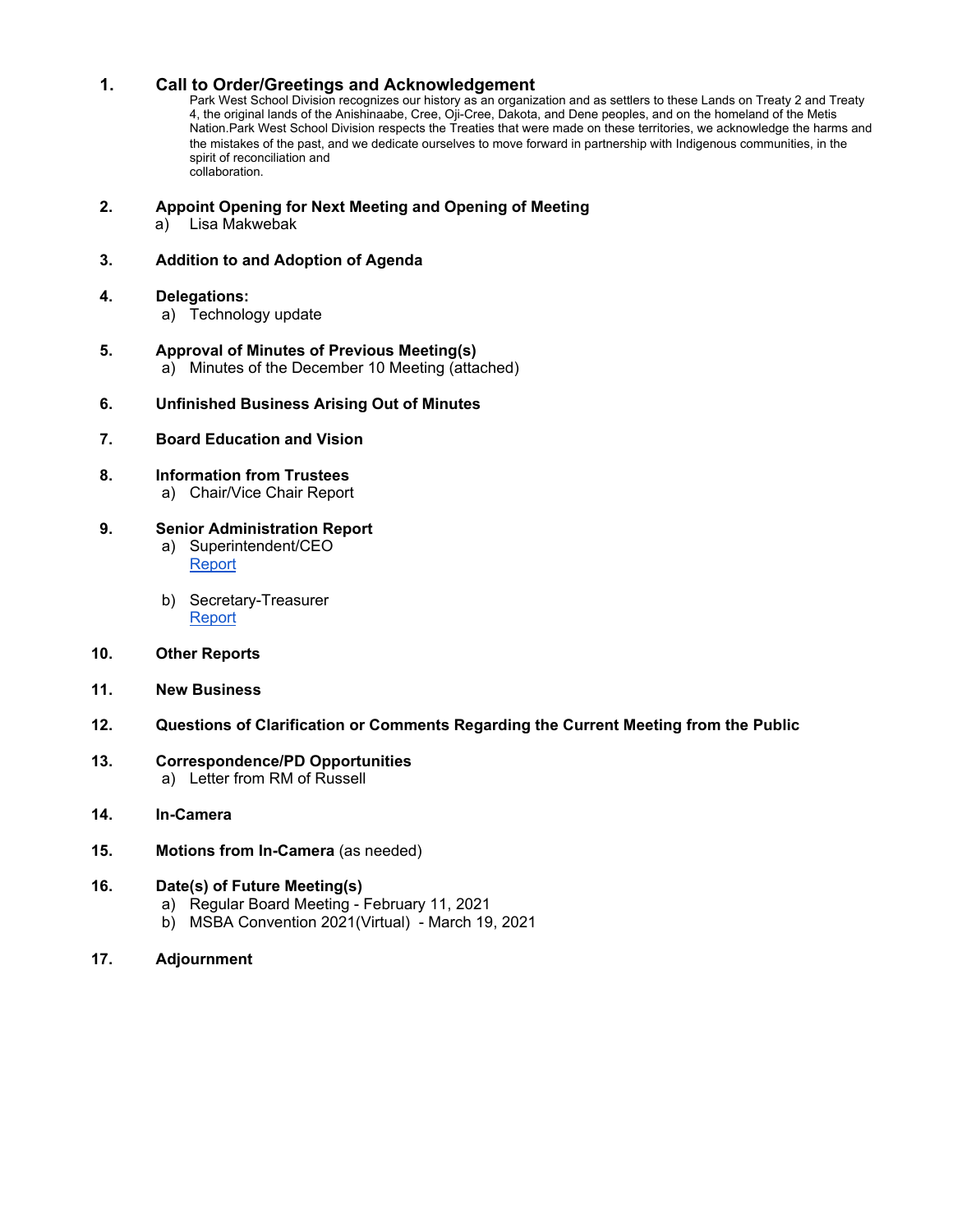

#### **Topic: Superintendent's Report to the Board of Trustees**

**Date:** January 14, 2020

#### *Information items:*

#### **1. Implementation team:**

- **The Park West / Waywayseecappo implementation team met on January 6.**
- A focus of this meeting was the 2020-2021 budget.

#### **2. Principal meeting:**

A full principal meeting was held on January 6.

#### **3. Russell Education and Training Committee:**

**The Russell stakeholder group is scheduled to meet on January 12.** 

#### **4. Meetings with union representatives:**

• The superintendent is scheduling monthly meetings with the CUPE and PWTA presidents to discuss emerging issues. The last such meeting was January 7.

#### **5. Major Pratt parent meeting:**

• The superintendent met with a small group of Major Pratt and parents along with school administration to discuss course options for second semester and the parents desire to have high school students attend full-time.

#### **6. Budget planning:**

- Meetings are planned with principals and department heads for the week of January 11-15 to discuss budgeting and staffing.
- The divisional stakeholder budget survey closed on December 31.

#### **7. Birtle Health Care Aide program:**

 A meeting was held on January 11 to discuss progress on the planned Health Care Aide program in Birtle scheduled to start in February.

#### *Action items:*

*None*